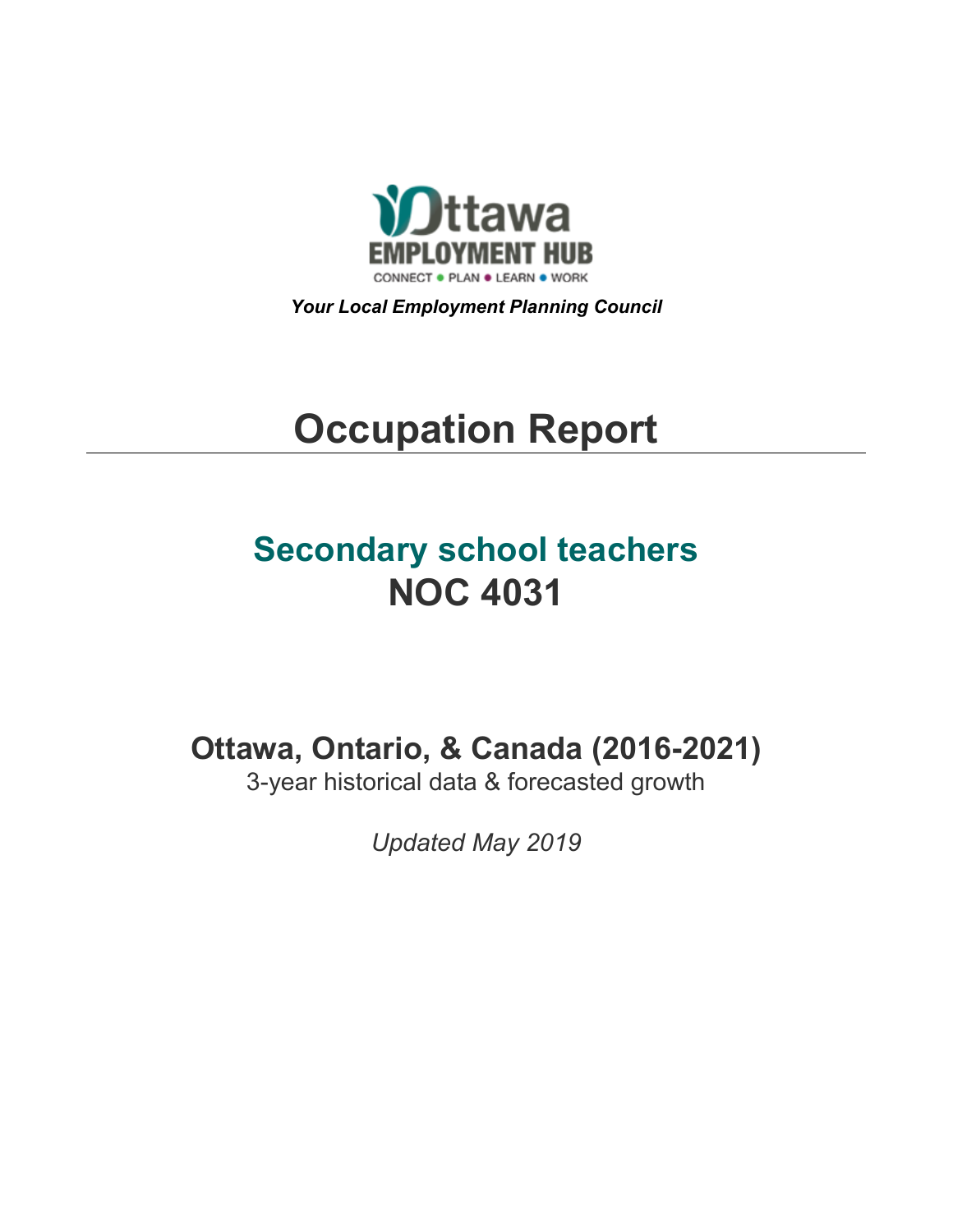

| <b>Secondary school teachers</b> | <b>Ottawa Outlook</b>                                                         |
|----------------------------------|-------------------------------------------------------------------------------|
| <b>NOC 4031</b>                  | Limited $\bigstar$ Fair $\bigstar \bigstar$ Good $\bigstar \bigstar \bigstar$ |
|                                  | Based on past and forecasted growth.                                          |

#### **A Local Snapshot**

- Employment in this occupation **increased in Ottawa from 2016 to 2018** (**2.2%**); it is forecast to **increase an additional 5.6%** over the next three years.
- **1.1%** were **unemployed in Ottawa in 2016; none** of those in this occupation were **self-employed**.
- **Median hourly wage** for this occupation was **\$47.77**.
- **96.3%** of the 2018 jobs were in the **Elementary and secondary schools** industry sector.
- Ottawa has a **slightly higher share of this occupation** than the nation.
- **Provincially**, this occupation showed a decrease from 2016 to 2018 (**6.8%**); it is expected to increase **0.4%** over the next three years.
- In contrast to Ottawa Employment Hub's forecast ranking for this occupation, *Canada Job Bank*  forecasted **limited** employment potential for this occupation in Ottawa from 2018-2020.

#### **Overview**

| <b>Ottawa Jobs (2018)</b>          |         | <b>3,442</b> (None were self-employed) |  |  |
|------------------------------------|---------|----------------------------------------|--|--|
| 2016 Ottawa Unemployment Rate      | $1.1\%$ | 1.5%<br>Ontario                        |  |  |
| Location Quotient to Nation (2018) | 1.01    |                                        |  |  |
| Change in Jobs (2016 - 2018)       | $2.2\%$ | $(2018 - 2021)$ 5.6%                   |  |  |

*NOTE: Location quotient (LQ) is a way of quantifying how concentrated a particular occupation is in a region compared to the nation or province. A quotient of 1.00 means Ottawa has the same share of the occupation as the nation/province. A quotient higher than 1.00 means Ottawa has a greater share, and lower than 1.00 means Ottawa's share is lower than the average.*

### **OTTAWA | Percentile Earnings** *(not including self-employed)*



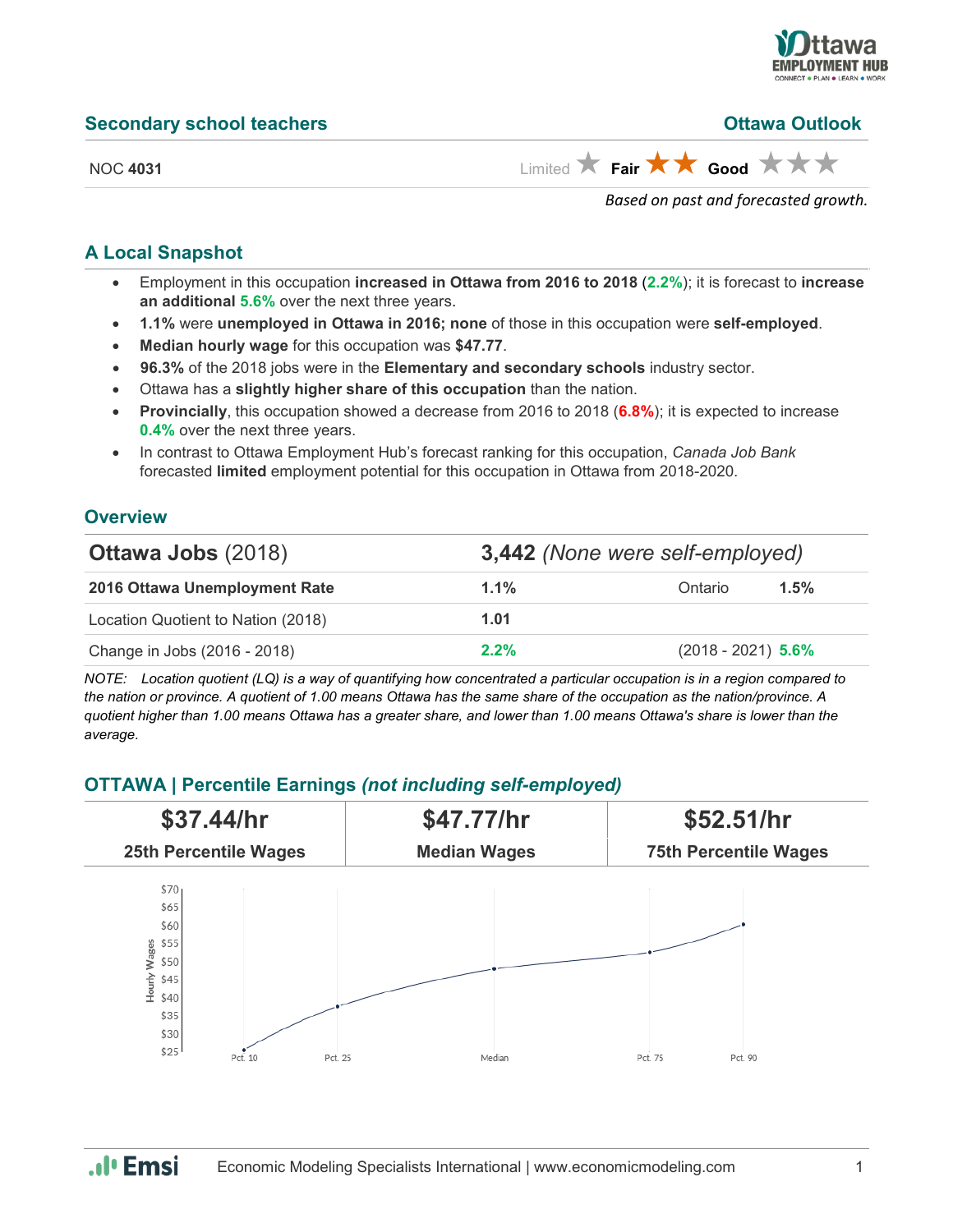

## **Ottawa | Growth**

| 3,368            | 3,635            | 267                | $7.9\%$              |
|------------------|------------------|--------------------|----------------------|
| <b>2016 Jobs</b> | <b>2021 Jobs</b> | Change (2016-2021) | % Change (2016-2021) |

# **Regional Trends**



|             | <b>Region</b> |               | <b>2016 Jobs</b> | <b>2021 Jobs</b> | Change   | % Change |
|-------------|---------------|---------------|------------------|------------------|----------|----------|
| D           | <b>Ottawa</b> |               | 3,368            | 3,635            | 267      | 7.9%     |
|             | Ontario       |               | 43,397           | 40,622           | $-2,775$ | $-6.4%$  |
|             | Canada        |               | 108,936          | 108,001          | $-935$   | $-0.9%$  |
|             |               | <b>Ottawa</b> |                  | <b>Ontario</b>   |          | Canada   |
| $2016$ Jobs |               | 3,368         |                  | 43,397           |          | 108,936  |
| 2017 Jobs   |               | 3,395         |                  | 42,945           |          | 107,828  |
| 2018 Jobs   |               | 3,442         |                  | 40,463           |          | 106,155  |
| 2019 Jobs   |               | 3,513         |                  | 40,472           |          | 106,738  |
| 2020 Jobs   |               | 3,575         |                  | 40,510           |          | 107,299  |
| 2021 Jobs   |               | 3,635         |                  | 40,622           |          | 108,001  |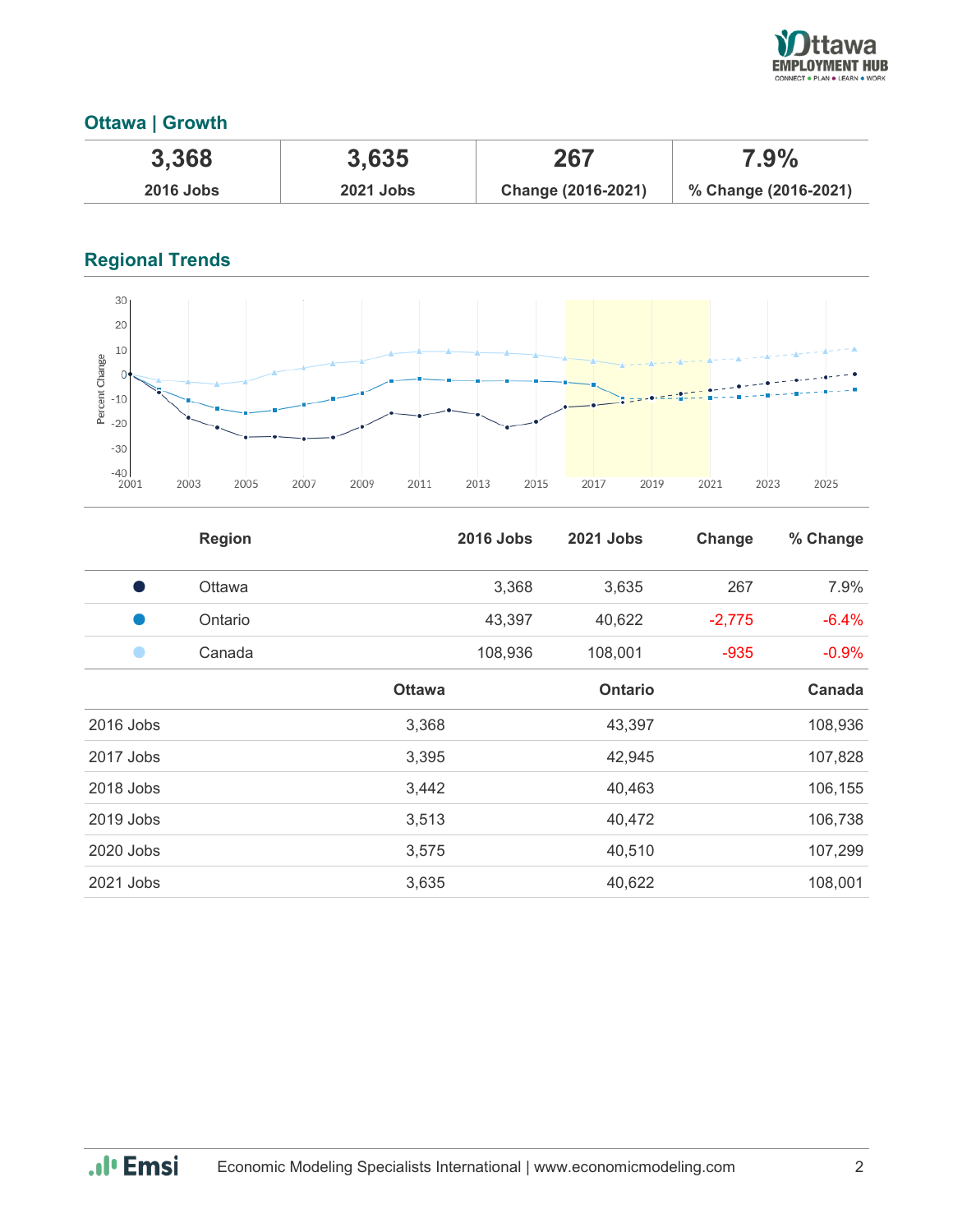

#### **Ottawa | Industries Employing this Occupation**

| <b>Industry</b>                    | Occupation<br>Jobs in<br><b>Industry</b><br>(2018) | $%$ of<br>Occupation<br>in Industry<br>(2018) | % of Total<br>Jobs in<br><b>Industry</b><br>(2018) |
|------------------------------------|----------------------------------------------------|-----------------------------------------------|----------------------------------------------------|
| Elementary and secondary schools   | 3,315                                              | 96.3%                                         | 14.7%                                              |
| Other schools and instruction      | 95                                                 | 2.8%                                          | 1.6%                                               |
| Other federal services (9112-9119) | 18                                                 | 0.5%                                          | $0.0\%$                                            |
| Educational support services       | ~10                                                | 0.3%                                          | 1.3%                                               |
| Defence services                   | 10                                                 | $0.1\%$                                       | $0.0\%$                                            |

*NOTE: Inverse staffing patterns provides a table of percentages that shows how regional occupations are divided up among regional industries. For example, an inverse staffing pattern for registered nurses may show that 70% of RNs are employed by hospitals, 10% by local government (i.e., public schools), 10% by nursing homes, and 10% by offices of physicians.*

#### **Educational programs and completions in Ottawa** *(public institutions only***)**

| Programs (2016) |                                                                                | 408<br><b>Completions (2016)</b> |  |
|-----------------|--------------------------------------------------------------------------------|----------------------------------|--|
|                 |                                                                                |                                  |  |
| 13.01           | Education, general                                                             | 285                              |  |
| 13.12           | Teacher education and professional development, specific levels and<br>methods | 67                               |  |
| 13.10           | Special education and teaching                                                 | 54                               |  |
| 13.13           | Teacher education and professional development, specific subject areas         | 2                                |  |

*NOTE: EMSI Analyst uses Statistics Canada's PSIS data to compile completions for postsecondary programs offered in Canada, classified by the 2016 CIP codes. 2016 data includes those who graduated in spring 2017.*

#### **Job Postings by Month**

.**.**I<sub>I</sub> Emsi





*NOTE: Based on newly published job postings first found between January 01, 2018 and December 31, 2018 AND location is Ottawa Census Sub-division, Vicinity Jobs.*